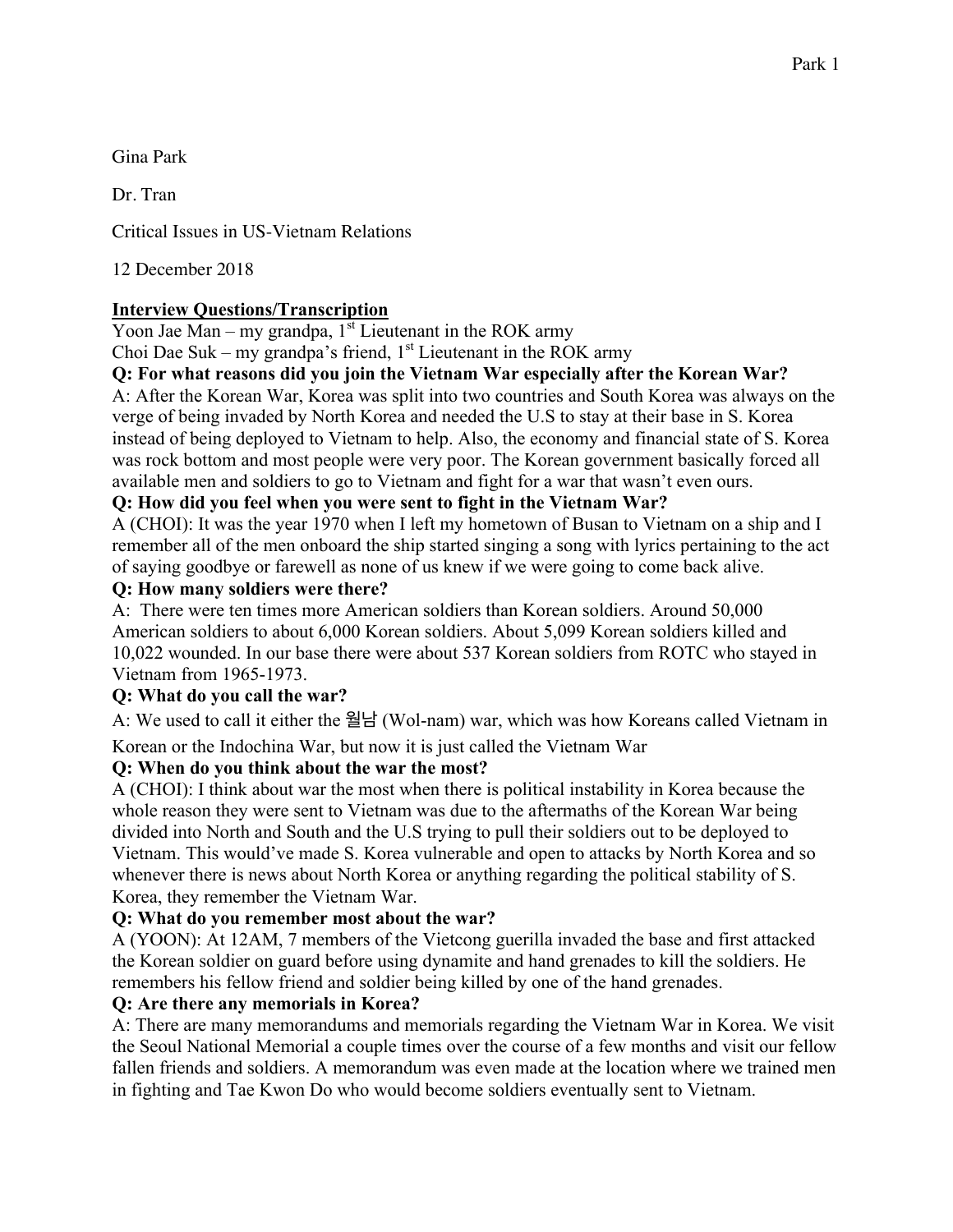#### **Q: Do you have any traumas or after effects from the war?**

A (YOON): I am sensitive to loud noises, especially fireworks.

A (CHOI): The war is all about fortune. My whole troop had left the base where we were located in the Mekhong Delta River, which was the instruction area for our soldiers when they were ambushed by Vietcong spies who were hidden in the forest and eventually killed all my fellow soldiers. On this particular day, I was thirsty and stopped by an American shop to drink some Coca-Cola when I heard about this tragic event and was the only one who survived this attack.

#### **Q: How would you describe the war in one phrase/word?**

A (YOON): War is cruel suffering.

A (CHOI): "I don't want war, PEACE."

# **Q: Do you think S. Korea has been forgotten from the Vietnam War?**

A (YOON): It has been over 40 years since the war and so it is inevitable that people are forgetting about it, especially the younger generations.

A (CHOI): It seems as if no one really understands the Vietnam War, especially since it has been taken out of school curriculums.

#### **Q: How do you feel about S. Koreans risking their lives and not getting recognition?**

A (YOON): We risked our lives for this war and it is upsetting because it makes me question what we fought for and regret fighting.

A (CHOI): I feel like through the Vietnam War, the art of Tae Kwon Do was spread throughout the world and opened this form of Korean martial arts to others. However, it is upsetting that South Korea has not been recognized as a major component in the war.

#### **Q: Do you feel anything/remember the war when you hear fireworks?**

A (YOON): When I see or hear fireworks, it feels as though I am back in war where rockets, dynamite, hand grenades, etc. flew through the air along with the enemy invading and the sound of bullets firing.

#### **Q: What do you think of the Vietnam War Memorial without any names of the Korean soldiers who sacrificed their lives?**

A (YOON): The fact that no names of the Korean soldiers who sacrificed their lives are not present on the memorial displays how the truth regarding South Korean soldiers and their efforts in the Vietnam War have been forgotten and also representative of the U.S's failure to reflect upon their mistakes during the war.

# **Q: Do you think Korea's economic stability has a connection to the Vietnam War?**

A (YOON): I think the Vietnam War greatly helped South Korea's economy because after the Korean War, most of Korea was poor and not well off. The U.S provided incentive and a big payoff to Korean soldiers that positively influenced Korea's economic stability.

A (CHOI): Some of the money that was given to South Korean soldiers who participated in the Vietnam War was utilized by the South Korean government to improve social conditions such as build roads or industries that significantly improved Korea's economic stability. However, it seems that those who do not really know about the Vietnam War as well as the younger generations don't seem to think this way.

#### **Q: Have you visited Vietnam or do you want to go back to where you fought?**

A (YOON): I have not had the chance, but I want to visit the places where I fought and see how they have changed throughout the years.

A (CHOI): I have visited Vietnam because I wanted to retrace my footsteps of the memories I have of war and continue to visit to pray that all the brave, fallen soldiers may rest in peace.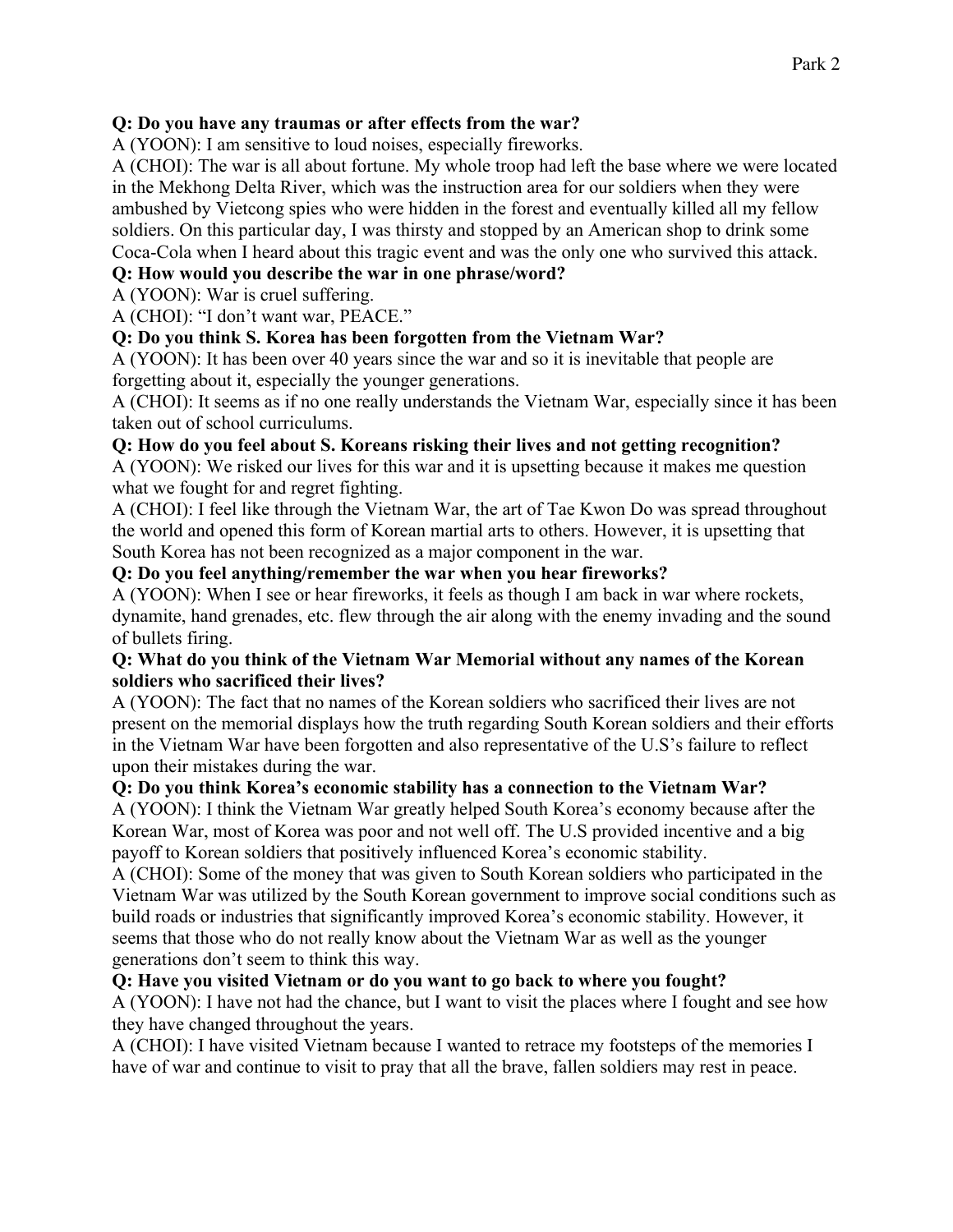#### Abstract

What is the truth? It seems as though there are several truths and some of them are more honest than others, while others are select truths that can either inspire or deliberately mislead others. On most issues, multiple truths can influence how we perceive issues and understand events. We've heard multiple truths: stories of American soldiers and their families along with the stories of the Vietnamese armies and guerilla forces, as well as the Cambodian and Laos citizens. But we haven't heard of a main component in the Vietnam War: ROK or the South Korean Army who has also been reduced to a minor backdrop of an event that has been affected by organized forgetting through U.S imperialism and westernized depiction. I aim to establish the fact that Vietnam was not the only Southeast Asian country that was overshadowed by the U.S and uncover the ghost stories of the actual involvement the South Korean army had throughout the war. There are many sides to the Vietnam War and I think it is time for the South Korean truth to be revealed. Uncovering more truths of the Vietnam War led me to create an object that showed a different side to things. I wanted to create an object that presented the stark contrast on how one particular thing, in this case, fireworks could be perceived. On one hand, the fireworks on the Fourth of July is celebratory and a sign of pride due to the U.S acquiring freedom and democracy with the signing of the Declaration of Independence. On the other hand, the sight or even just the sound of fireworks for my grandfather is a memory that he wishes to forget and a traumatizing trigger that reminds him of war-stricken times full of violence and death. The two realities and truths of both sides connects to my paper on uncovering multiple sides of a story as well as displays how differently one thing can be perceived.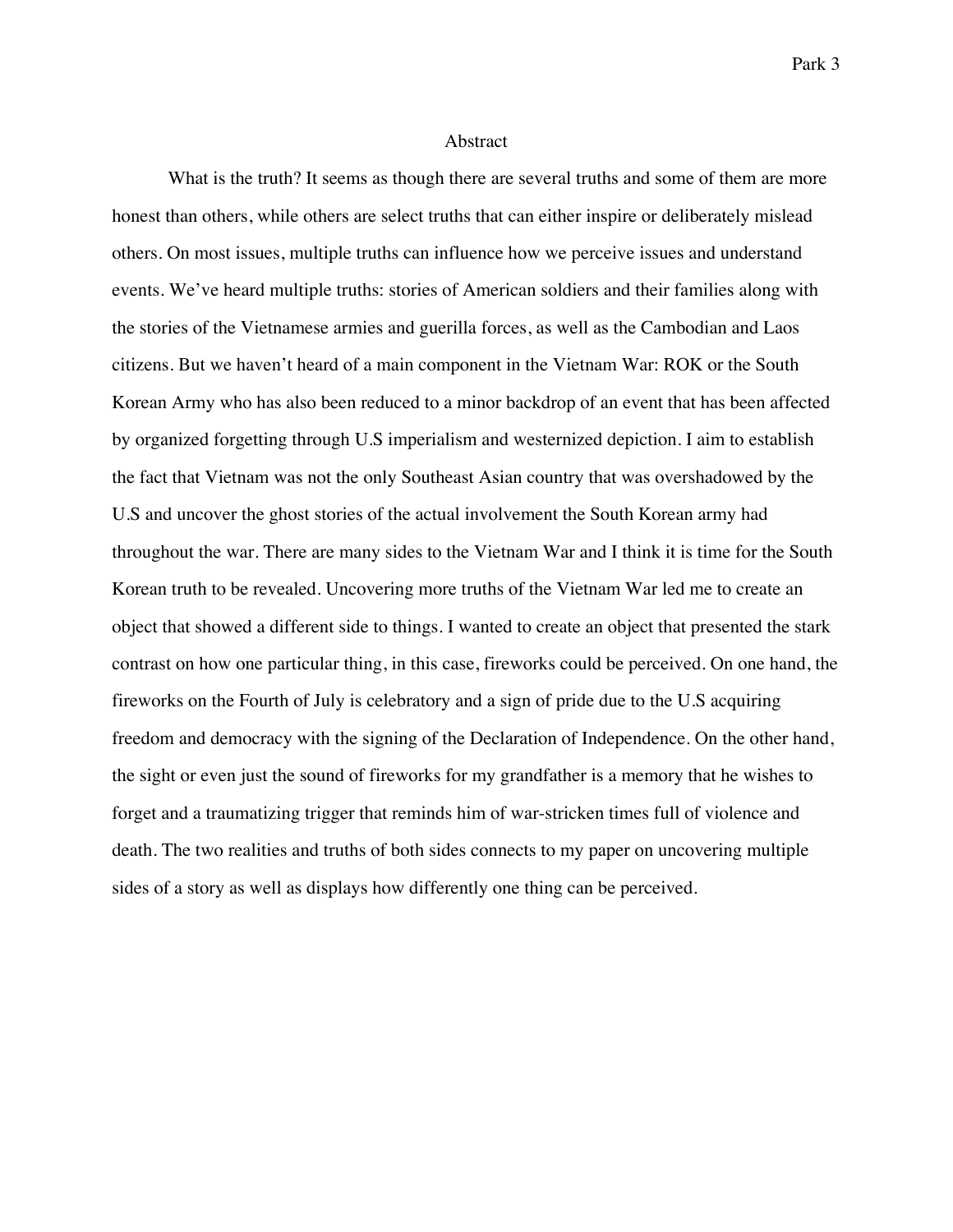Gina Park

Dr. Tran

Critical Issues in US-Vietnam Relations

12 December 2018

#### Multiple Truths

Usually the saying, "There are two sides to every story," seems to be sufficient enough to understand or explain situations, but in this case, there seem to be multiple sides to this story with some truths even concealed or forgotten. The world is not as black and white as we would all like it to be and perspective dominates how things are perceived as well as relative to a person's own value, experiences, or upbringings. People tend to choose sides and divide amongst themselves, which makes it harder for people to be willing to see things from other peoples' perspectives. The main two stories that have been heavily associated with the Vietnam War have primarily been either from the American or Vietnamese perspective and through the object that I have created and the personal interview conducted, another truth has been revealed by a side that has not been covered enough: South Korea. Through the interview of my grandfather, Yoon Jae Man, who was a lieutenant of the Republic of Korea (ROK) Army and a Tae Kwon Do instructor for his fellow ROK soldiers as well as my grandfather's friend, Choi Dae Suk, who also served in the Vietnam War as a lieutenant, some "truths" that have been told by the U.S media are retold through the seemingly invisible perspective of those who were in the ROK army. With the knowledge I had acquired from the interview, I created an object that connected to the themes of U.S dominance and westernization through organized forgetting, ghost stories, and the "gift" of freedom that the U.S attempts to bestow upon every country, as well as symbolism of the Vietnam War Memorial and its lack of representation on its walls.

My grandparents have always visited me from Korea over the summer and so I always remember spending the summer with them. Over the summer, I would remember spending the Fourth of July with my family, but my grandfather would always be at home or not celebrate with us. It was not until a few years ago that my mother had told me that my grandfather was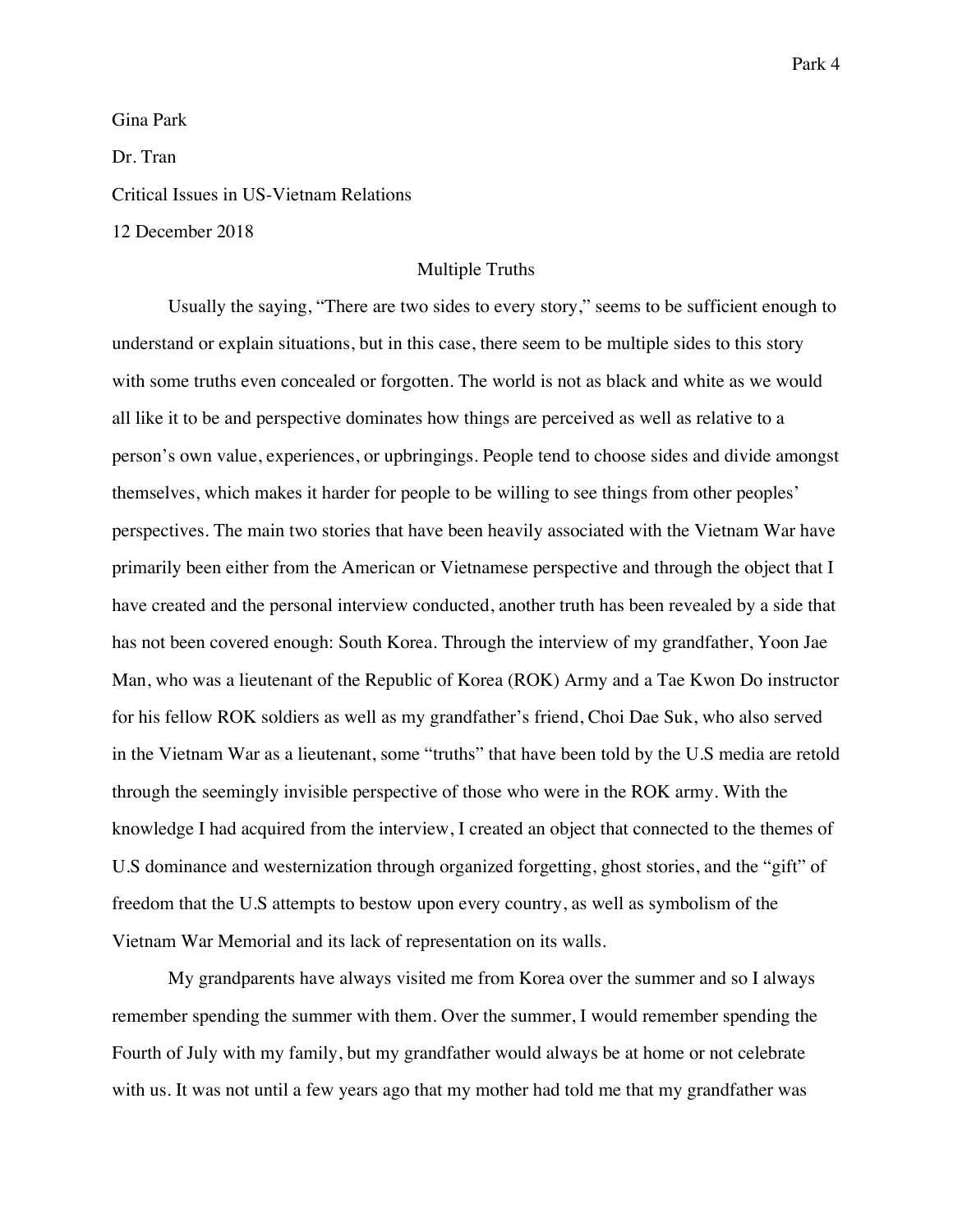Park 5

affected by the sound of fireworks, as he was a soldier in the Vietnam War and the sound was hauntingly reminiscent of bombs, bullets, and the enemy invading his base. The interview has opened my eyes to a different truth already revealed by the U.S media such as the amount of years the South Korean army stayed involved in the Vietnam War and how many South Korean soldiers actually died in the Vietnam War. The interview also revealed tragic truths such as why my grandfather joined the Vietnam War, especially after only 12 years after the Korean War that mired Korea with poverty, how he felt when he was sent to fight in a war that wasn't his, horrifying memories involving seeing his fellow soldiers get killed, as well as the trauma and after effects felt after the war that still continues to this day. It was also not until this interview that I was able to acquire the knowledge that my grandfather was a high-ranking lieutenant of the South Korean army as well as how involved South Korea actually was in the Vietnam War.

The effects of organized forgetting and how the U.S won the Vietnam War in memory could be displayed through my lack of knowledge on the Vietnam War as well as how the U.S has given almost non-existent acknowledgment of South Korea's support in the war. Kathayra Um's "The "Vietnam War": What's in a Name?" establishes the fact that Southeast Asian countries including South Korea, Vietnam, Cambodia, Laos, etc. that underwent overwhelming suppression through U.S imperialism "held no inherent value to the United States" and has been forgotten throughout American history (Um 136). In the interview, Since the United States pinpoints Vietnam in the name Vietnam War; public attention was focused merely on Vietnam and not on the participation of South Korea that was a key element on the shifting sands of the war. The ROK army carried American weapons, but remained insignificant, ignored by the American media and press, and eventually erased from people's memories. This may be the effects of the United State's organized forgetting of these events as the involvement of South Korean troops was a clandestine strategy by Lyndon Johnson to remove American soldiers on Vietnam soil. Therefore, most people today and mostly younger generations are not even aware that South Korea was involved in the Vietnam War as well as how much of an impact its participation had. Throughout the interview, my grandfather and his friend expressed their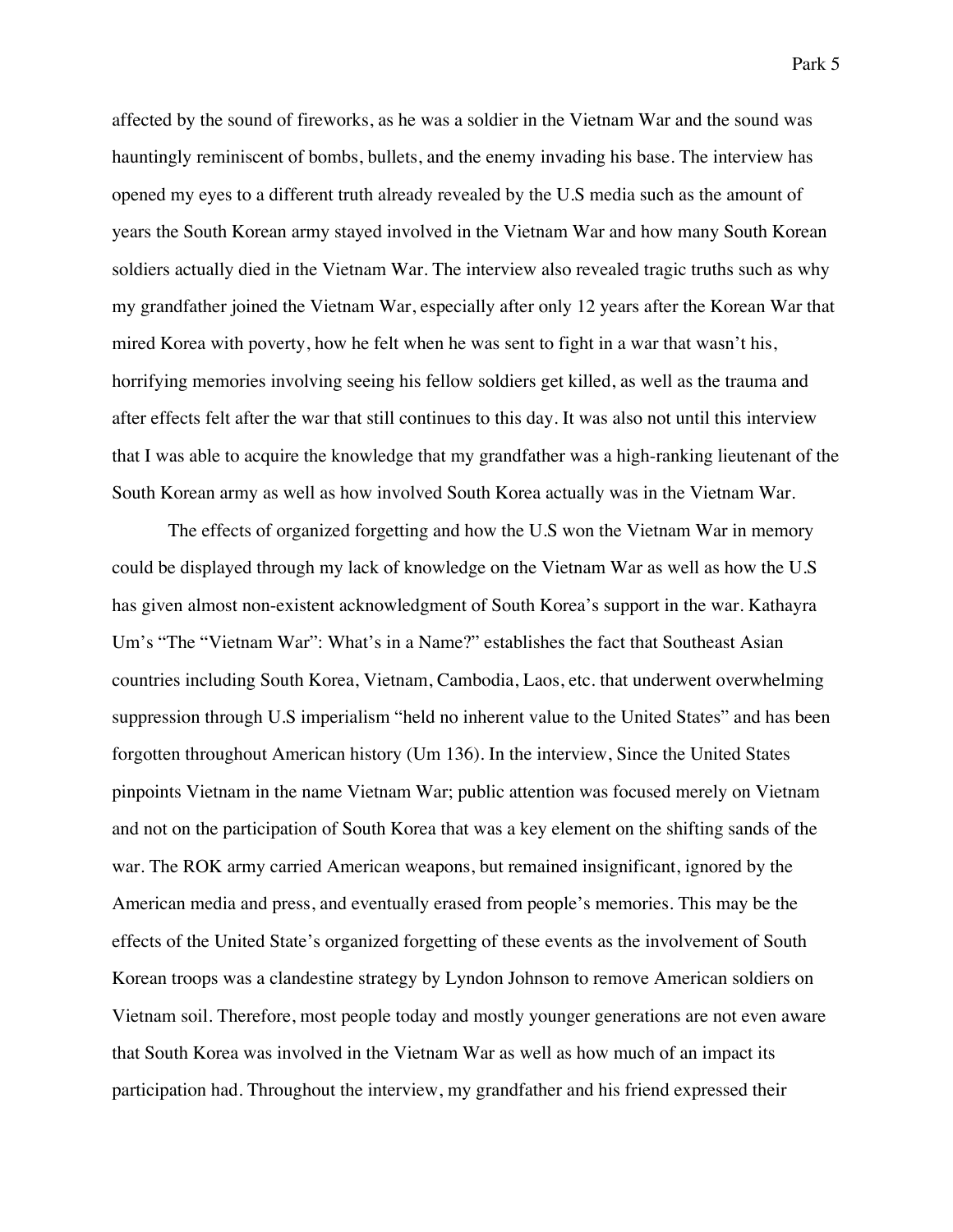frustration as to how it seems as though the memories and involvement of South Korea is being erased, as it is not included in school curriculums and slowly being forgotten through the generations.

The role of South Korea in the Vietnam War has turned into ghost stories where despite the ROK Army outnumbering U.S troops by 1972 and having more casualties than U.S soldiers, the risks taken have become nothing more than sacrifices that have not been honored or acknowledged. In the interview, my grandfather and his friend state their pent-up anger at the erasure of the involvement of the ROK army as well as their confusion as to why they were involved in a war they were not given recognition for. This connects to Yen Le-Espiritu's "Thirty Years AfterWARd: The Endings That Are Not Over," where tellers write with different forms of repressed memories leading to varying forgotten past events. The tellers of refugee and war stories are essentially writing ghost stories or writing "into being the seething presence of things that appear to be not there," as tellers write with different forms of repressed memories leading to varying forgotten past events (Le-Espiritu xix). For example, although the Vietnam War was so heavily chronicled, I was not aware that the U.S actually did not win the war as well as the existence of the ROK army who assisted the U.S, due to movies mainly only portraying U.S soldiers as the heroes. This is the effect of the ethics of remembering one's own as the Vietnamese chose to focus on remembering the lives lost during the war, the Americans chose to forget the Vietnamese while remembering the enemy, and both sides chose to erase the memories of the other Southeastern Asian countries involved. The two readings including *About Ghost Stories: The Vietnam War and "Rememoration,"* by Yen Le-Espiritu and *The Gift of Freedom: War, Debt, and Refugee Passages* by Mimi Thi Nguyen also tie into the broad idea of how U.S imperialism and domination of Vietnam was depicted as a blessing and gift "to a people deemed racially, culturally, and even morally inferior" (Le-Espiritu 1700). These acts of subordination were disguised as a lending hand "protecting the weak and dispensing justice" that molded the American public to act as "heroes" (Le-Espiritu 1700). Yen Le-Espiritu discusses how the lack of ghost stories and forgetting of the Vietnamese people led to a distorted image of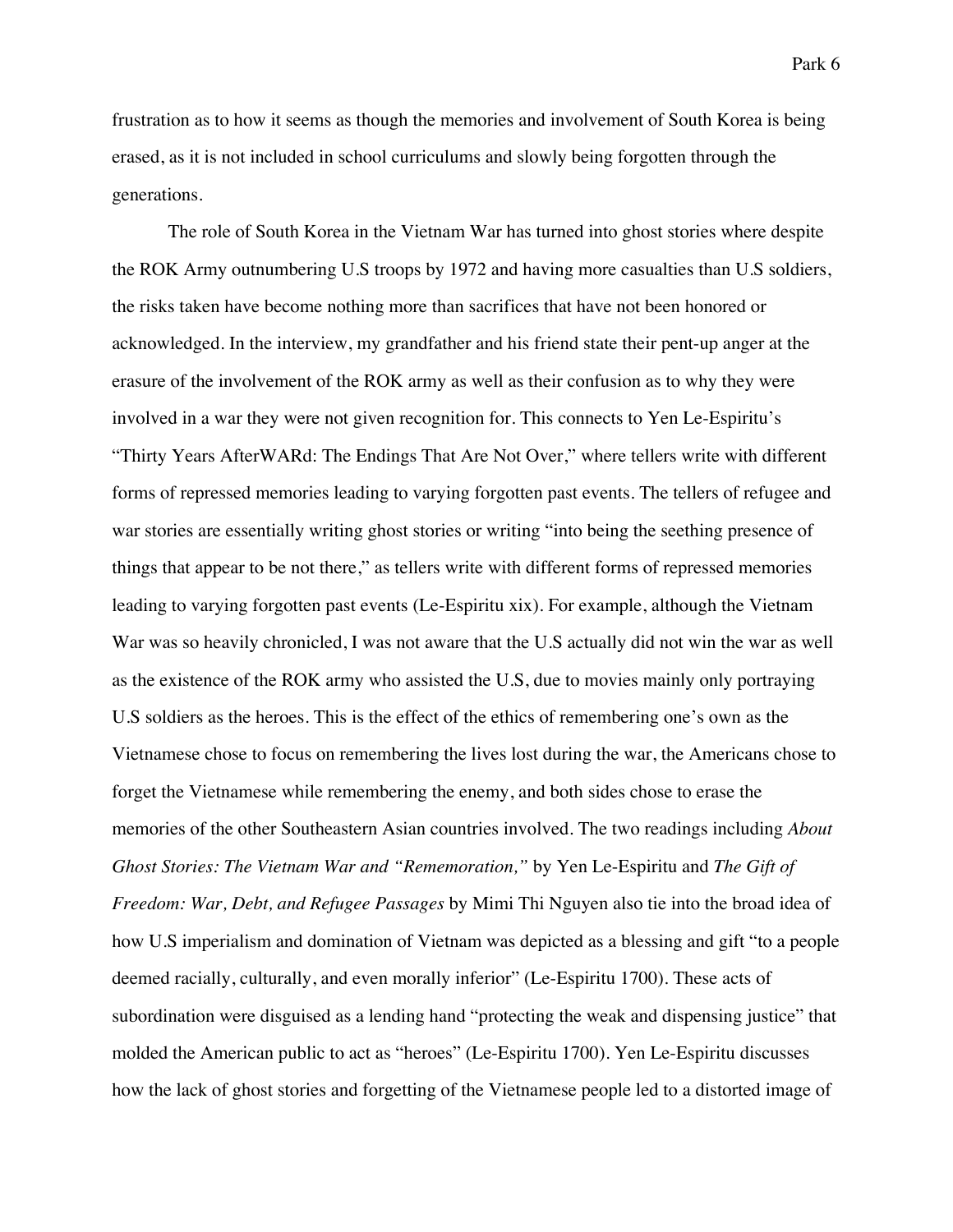how other countries viewed Vietnam. This distortion can also contributed to the U.S's perspective on South Korea as South Korea was seen as victims throughout the Korean War and in need of the U.S's help throughout the years. Lastly, Le-Espiritu highlights the concept of "forgetting" once more that was also mentioned in the previous readings as "organized forgetting," which could be seen with the Vietnam War Memorial where the memorial forgets the South Koreans, Vietnamese, Cambodians, Laotians, etc. and only remembers the American veterans "as the primary victims of the war" (Le-Espiritu 1702. Mimi Thi Nguyen introduces the notion of the "gift of freedom" as a conceptualized idea of how liberal countries forcefully extend their gift of help to other countries. Nguyen also describes how the "gift of freedom" is not only just a lie, but also a ploy to increase feelings of gratitude and patriotism throughout America. Nguyen also states that "to give a gift" is to give life" and is a paradox and impossible aporia because according to Derrida, giving someone a gift "is to have a hold on him, as soon as he accepts the gift," which parallels to the control the U.S had over Vietnam (Nguyen 7). Therefore, the giver can never give without expecting repayment and the receiver is in a neverending circle of subordination. In this case, the ROK army is the recipient of this "gift of freedom" and subjected to the gift's condition of violence and war. Nguyen also describes the "gift of freedom" as a way that the U.S has utilized racialization against South Korean soldiers in order to rationalize how they were subjected as merely a means to a violent end in the name of freedom. In the interview, my grandfather's friend states how most of the operations were taken upon by the U.S Army, but acted out by South Korean soldiers whose lives were deemed less significant than those of American soldiers.

Lastly, the reading of *Tangled Memories The Vietnam War, the AIDS Epidemic, and the Politics of Remembering* written by Marita Sturken describes the wall as a screen "for innumerable projections of memory and history (Sturken 45). In this case, the wall is not only a mirror that allows people to reflect on the war and projected on one's self, but also an object that hides something from view and covering something else. Sturken is referring to how the U.S has repackaged the Vietnam War narrative into one of America's deeply packed steeping of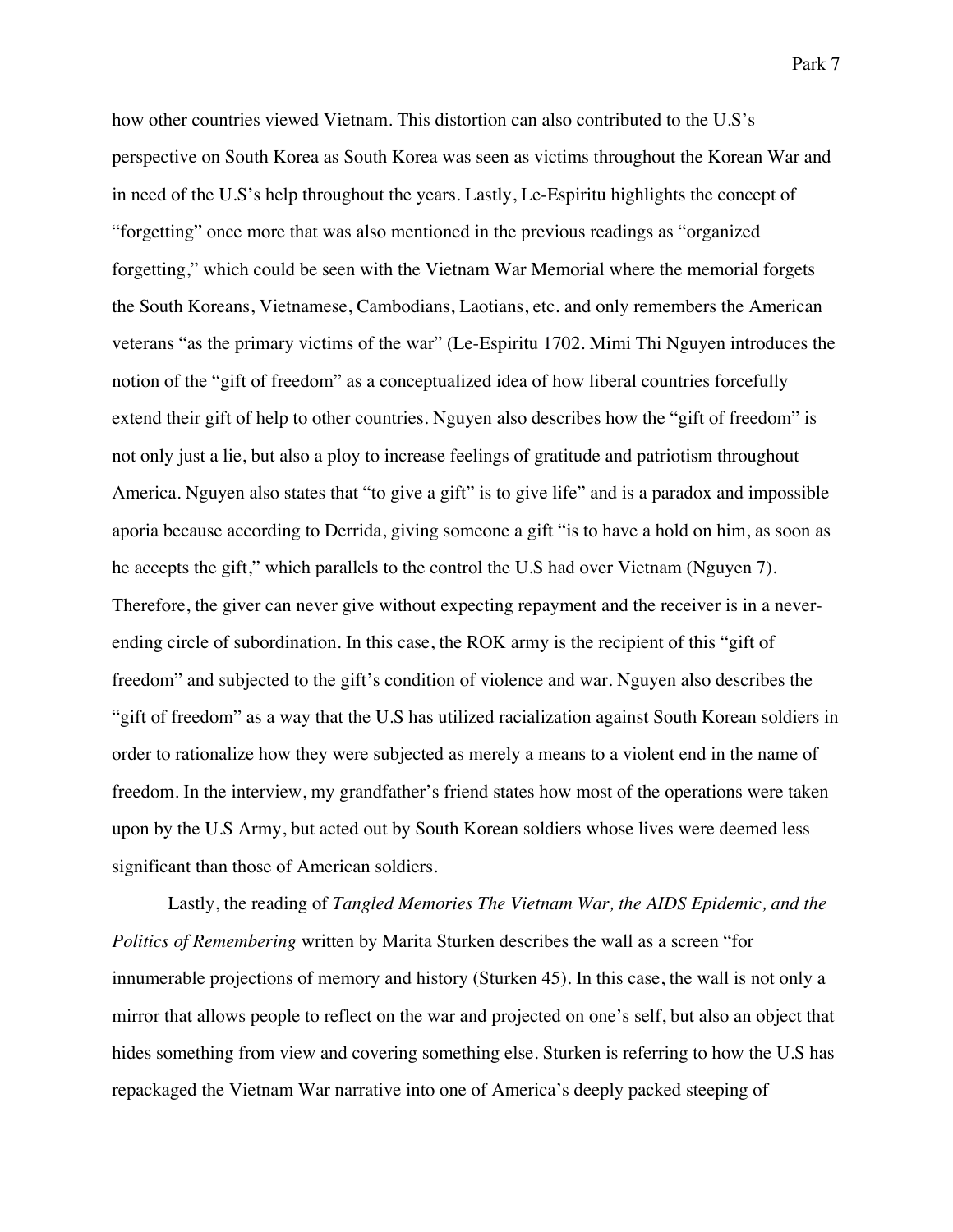nostalgia, healing, and forgiveness. Therefore, the memorial has become a central icon in the way the U.S public regards who should be remembered from the Vietnam War and how they should be remembered. Sturken states that the memorial has acted almost as a shrine for the American public and become a way for people to ask for forgiveness for those who had and are still suffering from the loss due to the war. This compares to how my grandfather and his friend visit the Seoul National Cemetery dedicated to those fallen in the Korean and Vietnam War. These memorials and memorandums act as a healing space for those affected by the war and provide not only a physical connection, but also an emotional connection, as it is "a place where veterans can speak to their dead friends, a place of contemplation, a place that specifically marks their identities" (Sturken 64). Therefore, veterans such as my grandfather and his friend unable to cope with the pain of the war or going through PTSD and unable to articulate what happened to them and their experiences of the Vietnam War utilize the memorial as a site where they can speak regarding the absence, loss, and marginalization that they went through, but also a place that allows them to reconstruct their identity in a different way. However, the Vietnam Veterans Memorial has no space for the Southeastern Asian soldiers such as the ROK army or Vietnamese soldiers who fought alongside the American soldiers.

Through this knowledge, I created my object as a booklet that included a hidden side to the story. The American flag dominates the cover of the book that symbolizes the organized forgetting of all other members that participated in the Vietnam War and how the U.S has won the war in memory. The inside of the book presents the distinct scenes of families watching fireworks on the Fourth of July on the left hand side as well as soldiers fighting in the Vietnam War on the right hand side. The left hand side represents celebration, family, and life that is presented through the vibrancy of colors while the right hand side portrays a war-stricken landscape full of violence and death through the lack of color and usage of only the colors black, white, and red. The utilization of mainly the colors of black and white connect to how there was no gray space in the war and how my grandfather and his fellow soldiers withheld the motto of kill or be killed. Although the two scenes are stark contrasts, the two landscapes eerily bleed into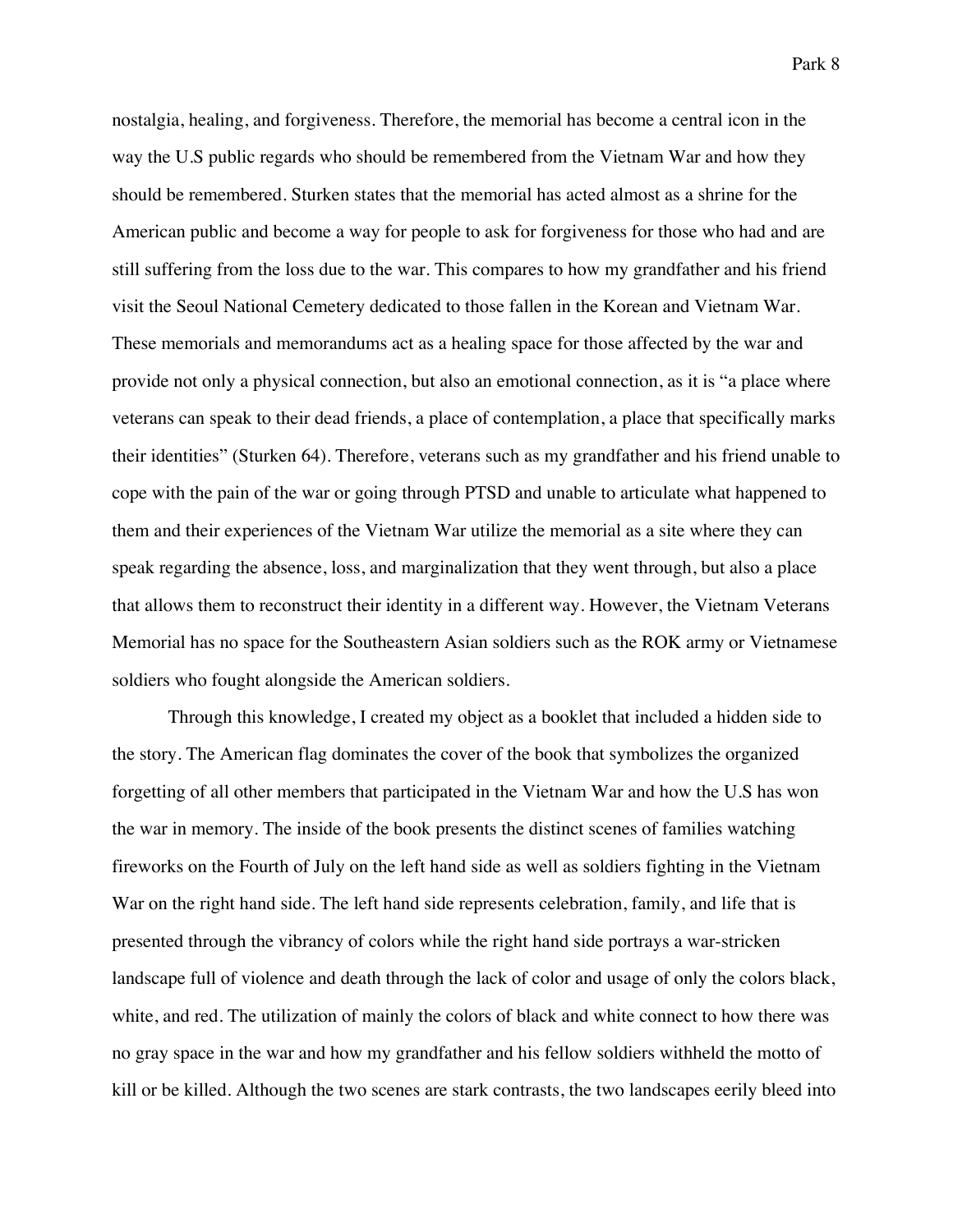one another where colorful fireworks shine through the air on the left and "fireworks" as a result from the utilization of hand grenades, dynamite, and bullets shower soldiers in red and black explode on the right. The inclusion and focus on fireworks was due to my grandfather's perspective on fireworks. When asked what he remembered most from the war, my grandfather answered with his memory where at 12AM, 7 members of the Vietcong guerilla invaded the base and utilized hand grenades to invade his base that also killed a fellow soldier. This is why I also included a child throwing a football and a soldier throwing a hand grenade on the right that shows the similarity in posture, but gap between the childhoods of U.S citizens and those in the ROK Army such as my grandfather who was only twenty-two years old at the time given a hand grenade instead of a football to throw. In the middle, a representation of the Vietnam Veterans Memorial coincides on both pages where on the left, names and words representing the U.S are written and on the right, names and phrases related to South Korea are inscribed in Korean. I wanted to include this as a dedication to the soldiers in the ROK Army such as my grandfather and his friend who were not given recognition or the honor they deserved for their participation in the Vietnam War. This is also the reason why the first two inscriptions on the right side of the "memorial" are the names of my grandfather and my grandfather's friend: Yoon Jae Man and Choi Dae Suk. In conclusion, the South Korean flag is seen on the last page to represent its truth that has been overshadowed and hidden by organized forgetting throughout U.S history and how often times when one side is looked at, the other side is overlooked and forgotten.